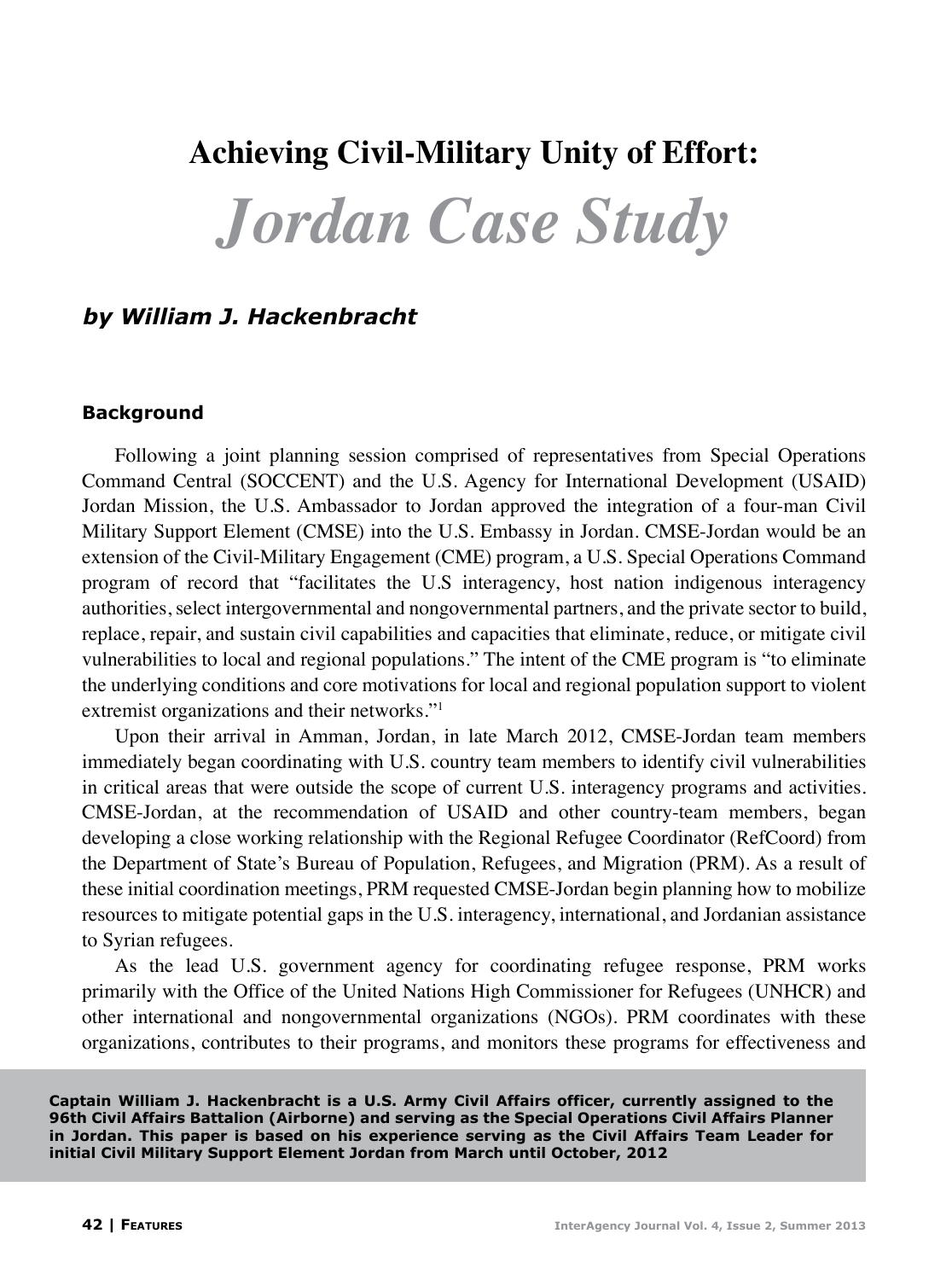compatibility with U.S. government policies.<sup>2</sup> Prior to the current Syrian crisis, PRM's RefCoord was based at the U.S. Embassy in Damascus, Syria, and coordinated U.S. support to Palestinian and Iraqi refugees. However, after escalating violence in Syria resulted in the February 2012 closing of the U.S. embassy, the RefCoord relocated to Amman. There the RefCoord began directly coordinating with UNHCR to address the growing number of Syrian civilians fleeing the Assad regime.

At the beginning of March 2012, UNHCR estimated the number of Syrians in Jordan at 140,000, including migrant laborers and others capable of sustaining themselves through private and personal donations. However, from March to April of 2012, the Syrian refugee population in Jordan requiring daily assistance doubled to approximately 10,000. In view of this dramatic increase and the potential for even further growth of refugee populations, the U.S. Ambassador to Jordan instructed U.S. government agencies in Jordan ("the interagency") to collaborate on the Syrian refugee issue and begin contingency planning for a whole-of-government response. Operating under this guidance, PRM and CMSE-Jordan began joint assessments of current and proposed Syrian refugee infrastructure and plans, including the planned location of the 100,000 capacity Zaatari Refugee Camp, to be based outside Mafraq City in the Mafraq Governorate.

While UNHCR and their implementing partners were willing to discuss the current refugee situation in Jordan and issues faced by their organizations, both CMSE-Jordan and PRM quickly recognized that UNHCR and other relief organizations were reluctant to directly include Department of Defense (DoD) elements in the refugee response. UNHCR explained that including the U.S. military in its response efforts risked creating the perception that the response effort was being militarized and could place humanitarian workers at risk. To mitigate these concerns, PRM initiated a series of meetings and discussions among stakeholders. By limiting DoD involvement to providing infrastructure, assisting the Jordanian government, and partnering with Jordanian security forces, primarily the Jordanian Armed Forces (JAF) Border Guard tasked with receiving Syrian refugees, CMSE-Jordan received informal support and approval for projects. CMSE projects would be implemented only in the event that the response effort was overwhelmed; therefore, the U.S. military became a resource of last resort. Under these limitations, CMSE-Jordan began using the civil affairs methodology to develop a course of action that supported a unified U.S. government response to Syrian refugees in Jordan.

**UNHCR explained that including the U.S. military in its response efforts risked creating the perception that the response effort was being militarized...**

## **Civil Affairs Methodology**

U.S. Army doctrine directs civil affairs soldiers to apply a specific planning process for conducting civil affairs operations, a process referred to as civil affairs methodology.<sup>3</sup> Civil affairs methodology consists of six steps: assess, decide, develop and detect, deliver, evaluate, and transition. Utilizing this planning process, CMSE-Jordan began working directly with PRM, UNHCR, and Jordanian officials to design programs and projects that would bring to bear the required organization and resources to identify and mitigate gaps in the refugee response.

#### *Assess*

CMSE-Jordan assessed the Syrian refugee situation and developed civil information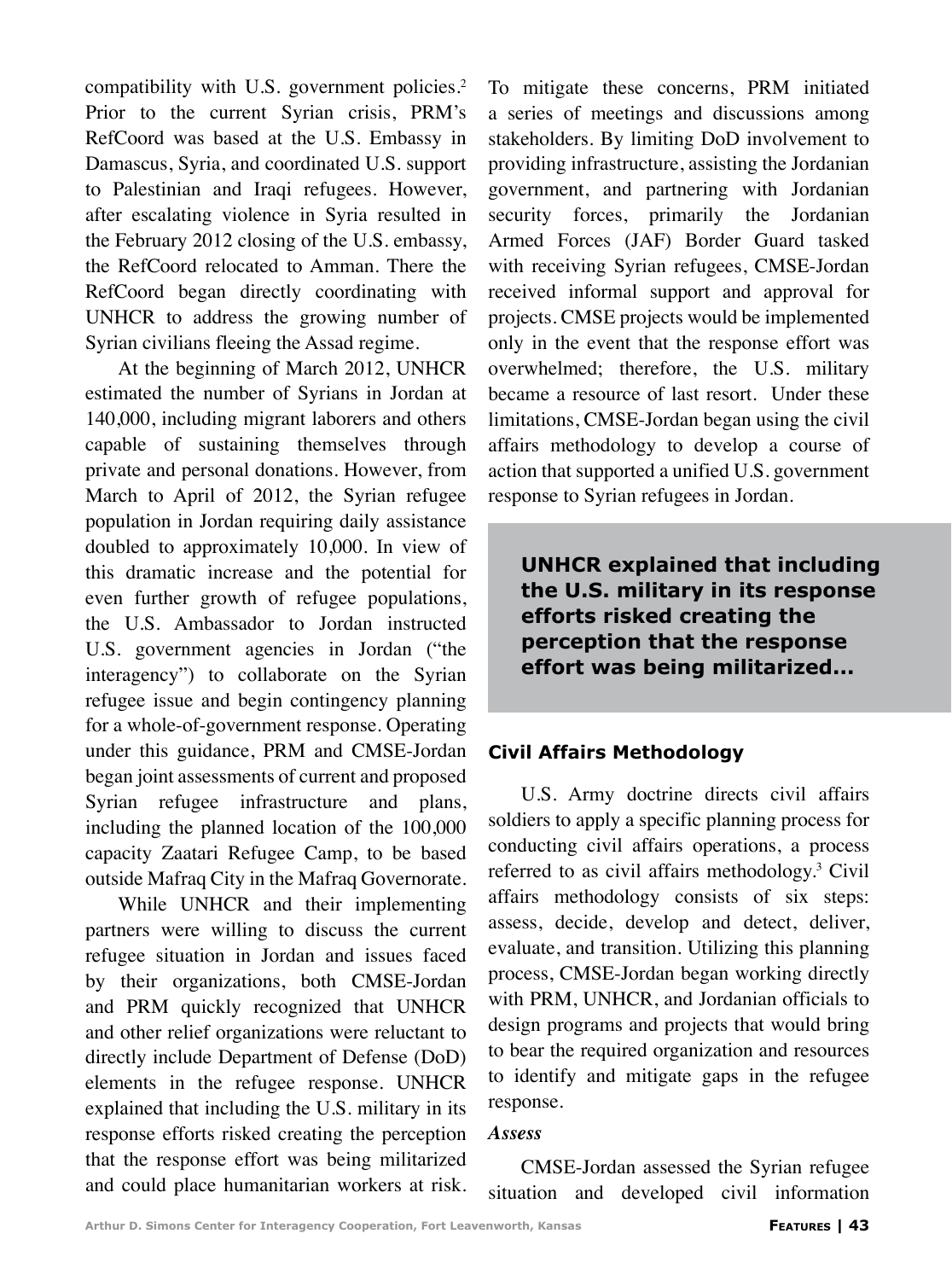products that informed the interagency decisionmaking processes. After performing initial joint assessments in coordination with PRM, CMSE-Jordan conducted a series of meetings and discussions with Jordanian and UNHCR officials involved in receiving and processing

**...UNHCR and the government of Jordan used a "bail-out" system, in which refugees underwent a security screening and were released into the community after a surety was provided by a Jordanian friend or relative.**

Syrian refugees. During the time period being assessed (April to May 2012), UNHCR and the government of Jordan used a "bail-out" system, in which refugees underwent a security screening and were released into the community after a surety was provided by a Jordanian friend or relative. The bail-out process was based in the Ramtha District, across the border from the Syrian city of Da'ra and overseen by the Ramtha District Governor. When border crossings increased dramatically over a period of one to two nights, this system would experience a backlog. This backlog resulted in refugees being stranded at Jordanian military border control points, often overnight, until they could be transported to temporary UNHCRadministered housing, where they would remain in cramped and crowded conditions for days. While both the border control points and UNHCR-administered housing lacked the capability to handle large numbers of refugees, the Jordanian government was reluctant to authorize the resourcing and construction of planned Zaatari Refugee Camp due to concerns that camp construction could provoke the Assad regime.<sup>4</sup>

CMSE-Jordan and PRM assessed that a

sustained, significant increase in the numbers of Syrian refugees would result in a critical lack of water, food, and sanitation. Additionally, delaying the resourcing of Zaatari could result in a situation where a large influx of refugees would overwhelm the ability of UNHCR and other relief organizations to execute contingency plans, which included the rapid construction of a camp.

During this time period, CMSE-Jordan also conducted an assessment of host communities affected by Syrian refugees. At the invitation of the Mafraq Governor, CMSE-Jordan participated in an open discussion including local administrators of many Jordanian government agencies active in Mafraq, including the water authority, police, sanitation, and health. Participants at this meeting concurred that Syrian refugees were adversely affecting the delivery of essential services in host communities, sentiments that were echoed by Jordanian representatives in other border communities, such as the Ramtha District.

Jordanian officials also relayed constituent complaints that despite widespread poverty in Mafraq, international assistance was being provided exclusively to Syrians, while Jordanians were suffering from increased competition for employment and increased costs for water, food, and housing. CMSE-Jordan requested specifics from Jordanian officials, and were subsequently informed that water use and trash disposal within Mafraq City had doubled. Additionally, Jordanian government officials provided the team with a list of clinics affected by Syrian refugees, including the equipment required to continue serving an expanded population base. Using the pre-conflict population of Mafraq City (50,000) and civil information received from Jordanian officials, CMSE-Jordan estimated the current Syrian population in the Mafraq Governorate at 50,000, and determined that if the Zaatari Camp (100,000 capacity) were to open at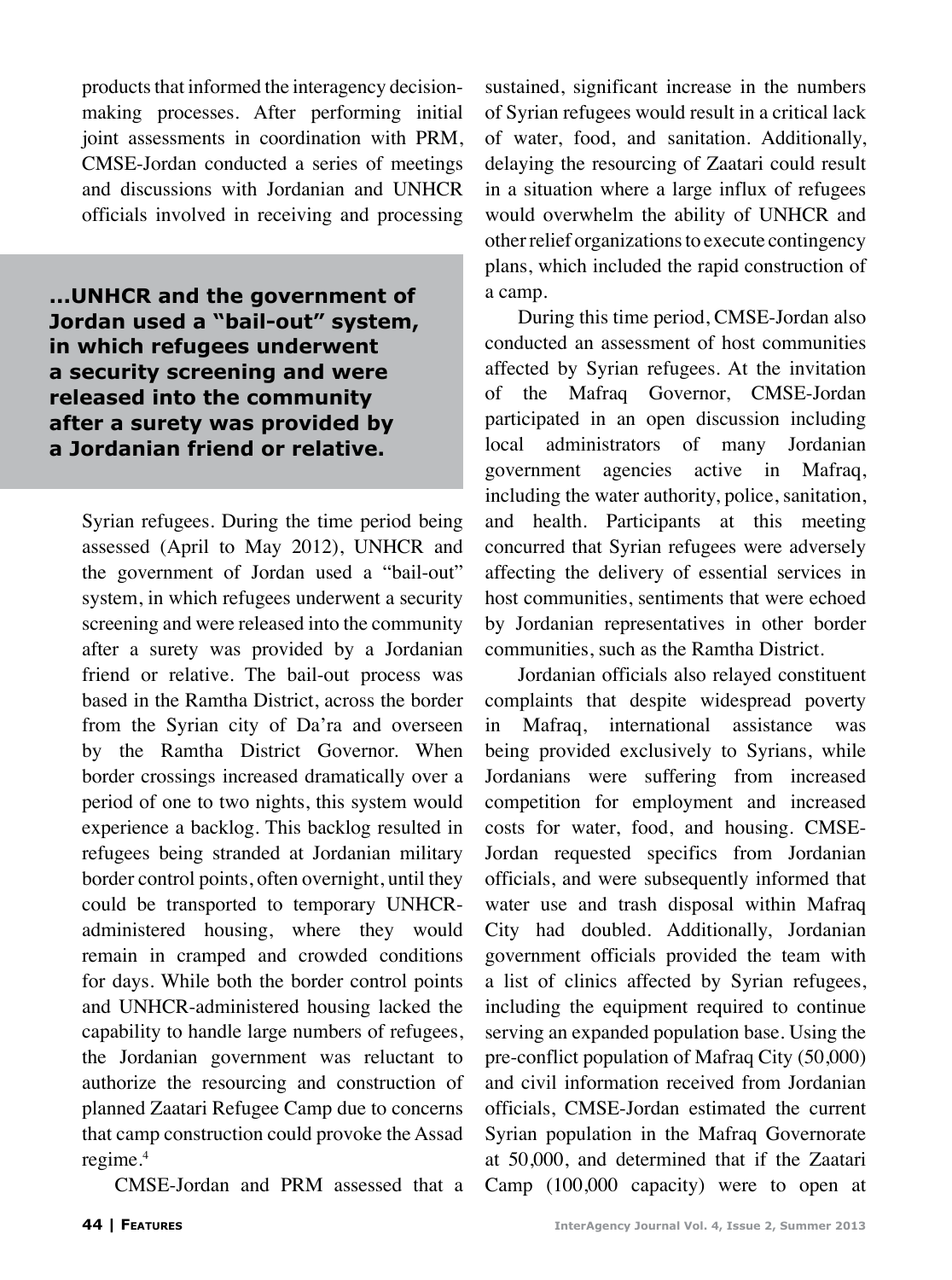near capacity, the ability of Jordan to continue providing essential services in the area would be overwhelmed due to the 50 percent increase in population in the Mafraq Governorate (300,000 to 450,000). CMSE-Jordan compiled these assessments into information products that were rapidly shared and discussed with PRM, USAID, and other members of the U.S. country team, as well as recently arrived members of the U.S. Central Command (CENTCOM) Civil Military Operations Center (CMOC), an organization tasked to synchronize CENTCOM operations with nonmilitary stakeholders in Jordan.

## *Decide*

CMSE-Jordan coordinated with the interagency to determine appropriate programs and projects for the team to execute. Using the U.S. ambassador's instruction to support a whole-of-government response as planning guidance, CMSE-Jordan began designing potential programs and projects that could be synchronized with the Jordanian government, UNHCR, and other U.S. government plans. As a funding mechanism for these programs and projects, CMSE-Jordan intended to use the Overseas Humanitarian Disaster Assistance and Civic Aid (OHDACA) program, administered by the Defense Security Cooperation Agency (DSCA). DSCA grants approval and program management authority for minimal-cost projects to combatant commanders and established the minimal-cost threshold in Jordan at \$10,000. Based on assessed needs and PRM and UNHCR requests, CMSE-Jordan submitted minimalcost OHDACA projects for water tanks, kitchen equipment, and electrical generators, and received approval for these projects to be held in abeyance for contingency purposes. Additionally, during this time frame, SOCCENT and CENTCOM planners overseeing CME efforts began a successful negotiation with DSCA to increase the OHDACA minimal-cost

threshold in Jordan to \$75,000, which would provide CME in Jordan greater flexibility in response efforts, including CMSE-Jordan.

CMSE-Jordan identified the Jordanian Special Operations Forces (JORSOF) Civil Military Company (CIMIC) as a host-nation partner for these potential programs and projects. JORSOF CIMIC had previously participated in episodic subject-matter exchanges with SOCCENT CME elements, to include instruction in basic civil military operations and tactical combat casualty care. Furthering this partnership, both JORSOF CIMIC and CMSE-Jordan were scheduled to participate in Eager Lion 12, a multi-national exercise that included dislocated civilian operations training. CMSE-Jordan designed and implemented a program

**...CMSE-Jordan began designing potential programs and projects that could be synchronized with the Jordanian government, UNHCR, and other U.S. government plans.**

of instruction that focused on displaced civilian operations training for JORSOF CIMIC, culminating in a refugee camp assessment validated by UNHCR protection officers.

In response to issues raised by Jordanian officials concerning the host community, CMSE-Jordan began publicizing these issues to the interagency and international relief community and conducted joint planning with USAID health officers to provide medical equipment to clinics affected by the influx of Syrian refugees. CMSE-Jordan and USAID health officers identified and selected twenty clinics and began coordinating with Jordanian Ministry of Health officials to ensure that equipment requested for these clinics was in accord with ministry plans and compatible with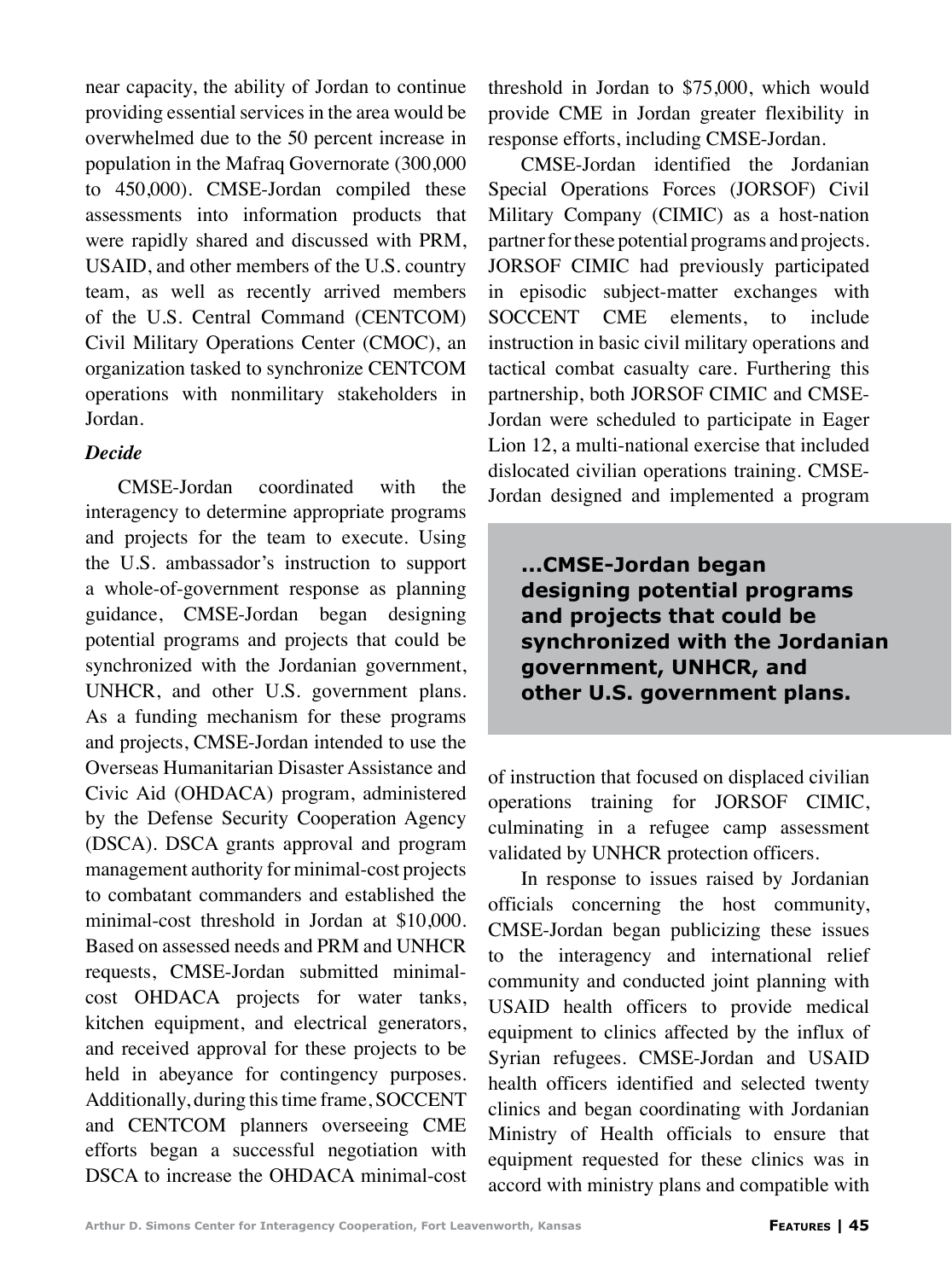current sustainment programs. Also, as a result of CMSE-Jordan's assessments, the USAID mission began conducting joint, sector-specific assessments of Jordan border communities, which included a joint assessment of Jordan's entire northern water distribution system and culminated in the opening of a new water pumping station and waste water treatment facility in September 2012.<sup>5</sup>

**CMSE-Jordan also served as the eyes and ears for Department of State and DoD entities conducting strategic-level planning**

## *Develop and Detect*

CMSE-Jordan further developed rapport and relationships with organizations and individuals involved in the Syrian refugee response. In coordination with the interagency, CMSE-Jordan detected conditions that called for the employment of CMSE contingency projects.

After completing initial joint planning with PRM and USAID, CMSE-Jordan began developing relationships and rapport with Jordanian and UNHCR representatives in order to establish the capability to quickly identify when and where CMSE contingency projects were needed. On behalf of PRM and the U.S. country team, CMSE-Jordan attended bi-weekly Syrian refugee coordination meetings chaired by the Ramtha District Governor and UNHCR and NGOs delivering assistance to Syrian refugees. CMSE-Jordan also continued to meet with the Mafraq Governor, who asked CMSE-Jordan to provide humanitarian assistance to accommodate the increasing number of Syrian military deserters. PRM, UNHCR, and relief organizations active in Jordan were aware of the food and water shortages faced by Syrian deserters, but were unable to assist due to organizational constraints preventing them from providing support to military populations. CMSE-Jordan received CENTCOM approval to utilize some of its contingency project funding for this population and rapidly provided refrigerators, kitchen equipment, and water storage tanks to the Jordanian officials administering the Syrian deserter camp. While this project was not technically part of the international response to the Syrian refugee situation in Jordan, it gave CMSE-Jordan the opportunity to demonstrate to UNHCR and associated relief organizations the team's ability to respond to a humanitarian situation in a rapid and flexible manner.

While building credibility and rapport with organizations and individuals responding to the influx of Syrian refugees on the tactical level, CMSE-Jordan also served as the eyes and ears for Department of State and DoD entities conducting strategic-level planning with Jordan and the international community. As a participant in the weekly U.S. Syrian Working Group, chaired by the U.S. Ambassador to Jordan, CMSE-Jordan provided situational awareness and ground-truth reports to senior leaders on the U.S. country team. In addition to providing SOCCENT and CENTCOM planners with the same situational awareness, CMSE-Jordan also facilitated the establishment of the CENTCOM CMOC in Jordan, providing that organization with a tactical framework that could serve as a foundation for building operational compatibility with Jordanian military units identified as potential partner forces in the event of a humanitarian crisis. CMSE-Jordan provided CENTCOM CMOC with detailed assessments and introduced CMOC representatives to their counterparts in the Jordanian Armed Forces, specifically the border guard.

One result of its success in developing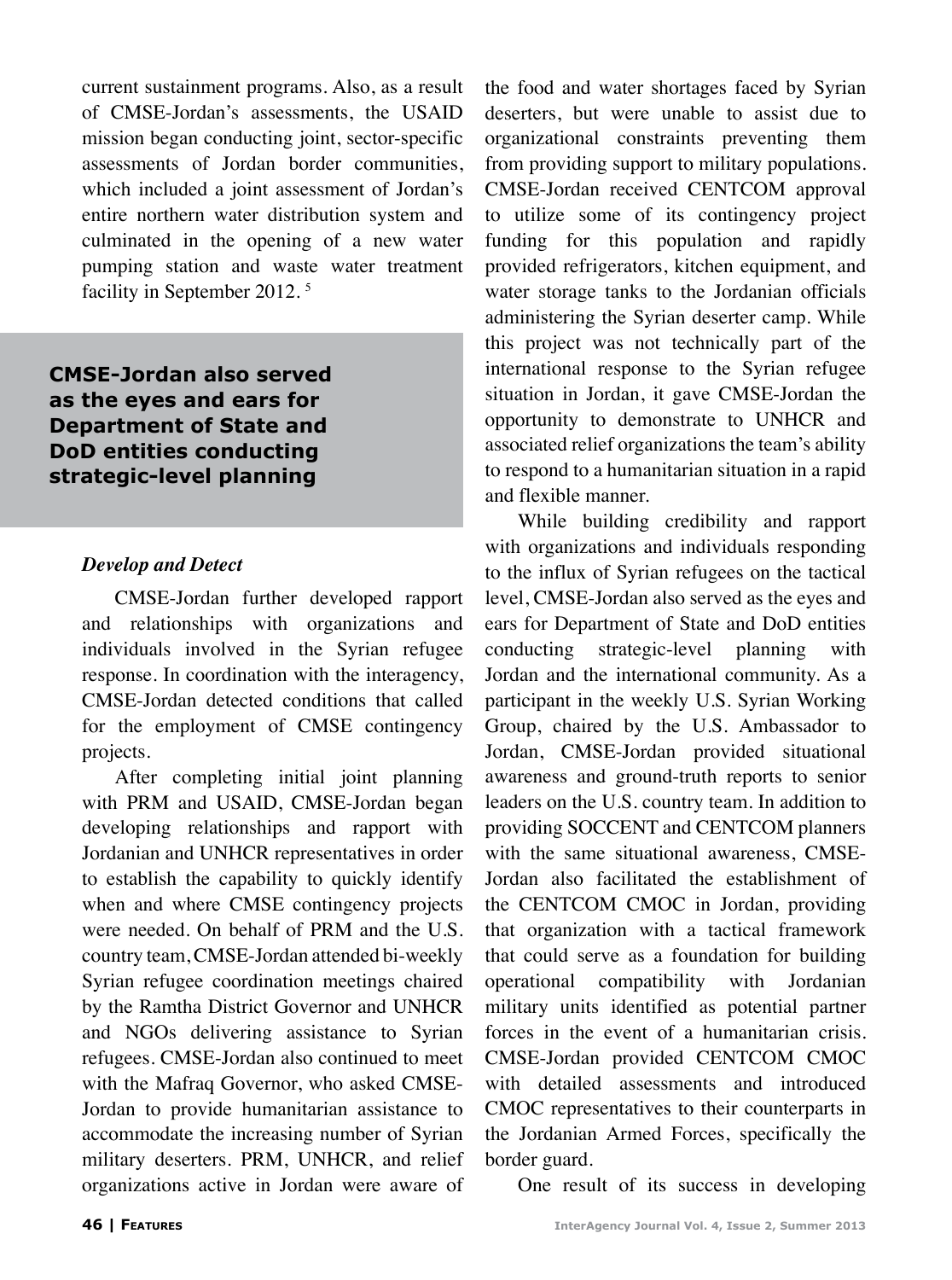tactical-level relationships was that CMSE-Jordan was among the first U.S. government entities to be informed of the massive influx of Syrian refugees during the evening of July 22, 2012. In the following days, refugee housing facilities in the Ramtha District would swell to eight times capacity, and the Jordanian government would request UNHCR assistance in constructing and establishing a refugee camp at Zaatari, which began receiving refugees a week later.

## *Deliver*

CMSE-Jordan rapidly and effectively employed CMSE contingency projects. In the month before July 22, the average number of Syrians crossing each night slowly increased to approximately 400, placing a growing stress on the bail-out system then in place. When, over the following week, the average jumped to 1,100, Jordan decided to terminate the bail-out program and announced that Syrian refugees would be housed at a refugee camp to be constructed by UNHCR at Zaatari. UNHCR, suddenly burdened by the need to construct a camp and transport a growing number of refugees, requested CMSE-Jordan assistance to ensure that the Jordanian border guard had the infrastructure in place to provide humanitarian assistance to Syrian refugees crossing the border. CMSE-Jordan received approval from CENTCOM to activate plans for its remaining contingency projects and began to jointly plan with JORSOF CIMIC leadership to deliver water tanks and kitchen equipment to border control points.

During the earlier delivery of humanitarian assistance to the Syrian military deserter camp in Mafraq, CMSE-Jordan had developed an informal relationship with USAID procurement officers. After receiving the U.S. ambassador's approval to design a process to expedite procurement and delivery of humanitarian assistance, CMSE-Jordan formalized this relationship with USAID procurement and expanded the process they had developed to include contracting officers from the General Services Office at the U.S. embassy in Amman. The final process consisted of CMSE-Jordan identifying projects to mitigate critical vulnerabilities, PRM determining that these projects supported U.S. policy and UNHCR plans, USAID and General Services Office procuring and contracting the humanitarian assistance, and CMSE-Jordan executing these projects in partnership with JORSOF CIMIC, Jordanian officials, and UNHCR.

## **CMSE-Jordan rapidly and effectively employed CMSE contingency projects.**

This process allowed CMSE-Jordan to rapidly deliver electrical generators to the Jordanian government, which were then used by UNHCR to begin operations at the Zaatari Refugee Camp. Additional assistance included the delivery of kitchen equipment and water tanks to ten border control points along 150 miles of the Jordan-Syria border, as well as beginning the procurement process for over 50 pieces of medical equipment for Mafraq medical clinics.

## *Evaluate*

CMSE-Jordan determined the effectiveness of delivered projects and identified follow-on actions in coordination with the interagency. Throughout the execution of the delivery of humanitarian assistance to the Zaatari Refugee Camp and along the Syrian border and during the subsequent evaluation of each project's effectiveness and sustainability, CMSE-Jordan continued to conduct joint assessments with PRM and USAID to evaluate the effects of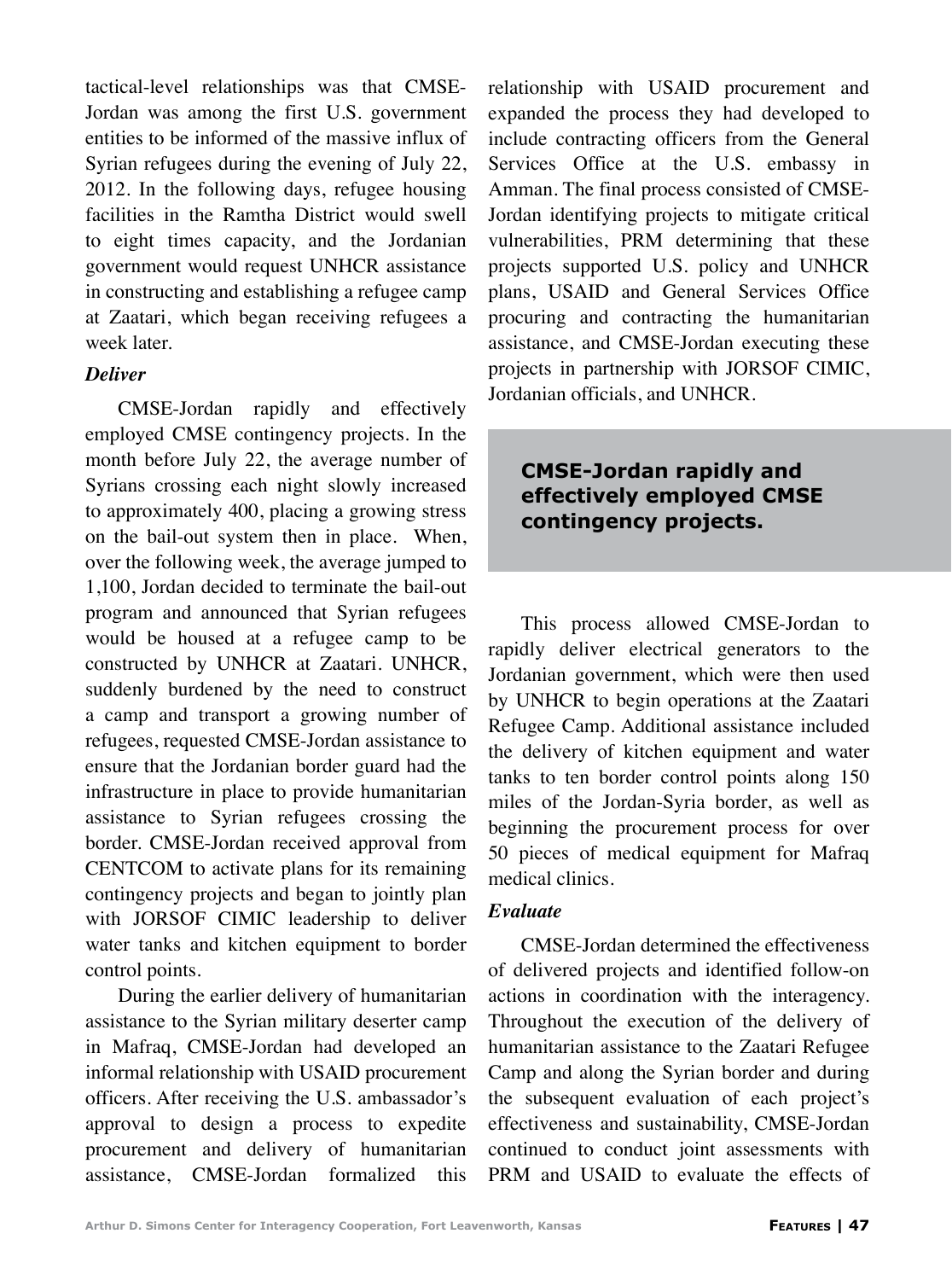## **A key factor in determining the effectiveness of CMSE-delivered projects was to evaluate its success in supporting U.S. government strategic objectives.**

each project and the situation at each location. As the tactical-level agent for both PRM and CENTCOM, CMSE-Jordan identified several humanitarian concerns within the camp, host community, and at the border:

- Zaatari Refugee Camp: As the population of the Zaatari Refugee Camp steadily increased and outpaced construction, Syrian refugees began protesting over living conditions within the camp.<sup>6</sup> Syrian refugees at Zaatari were primarily upset over the dusty conditions, a complaint validated by health workers who reported a growing number of respiratory illnesses. UNHCR had planned to lay a base course of gravel over the camp; however, international donors who had agreed to fund this activity had not yet delivered on their commitments.
- Host community: Within the Mafraq Governorate, Jordanian officials were concerned that school-age children in the camp would overwhelm the Mafraq public school system. As in the case of laying a base course of gravel, UNICEF planned to build several schools in the camp; however, no funds were currently available. Ministry of Health officials informed CMSE and USAID that clinics outside of Mafraq were also beginning to be affected due the strains placed on the health system in Jordan by Syrian refugees.
- Syrian border: Along the border, the lack of latrine facilities and shelter was causing an immediate sanitation issue and threatened

to put Syrian refugees at risk of exposure.

• In response to these issues, CMSE-Jordan began generating follow-on projects to mitigate these civil vulnerabilities: gravel and schools for the Zaatari camp, further medical equipment purchases, and latrines and shelter for the border.

A key factor in determining the effectiveness of CMSE-delivered projects was to evaluate its success in supporting U.S. government strategic objectives. During the weekly Syrian Working Group meetings, the U.S. Ambassador to Jordan expressed frustration with the difficulty faced by the U.S. government in publicly demonstrating its strategic commitment to Syrian refugees and the host community.

In support of meeting the ambassador's strategic intent, CMSE-Jordan began collaborating with the country team to ensure that future CMSE projects would also support the strategic objective of demonstrating U.S. commitment. Specifically, CMSE-Jordan coordinated between the embassy's public diplomacy office and public affairs officers from SOCCENT so that as future projects for the Zaatari Refugee Camp reached completion, they would include public press releases and ribbon cuttings.

While the \$450,000 total cost of CMSE-Jordan projects represented less than 1 percent of the over \$130 million in assistance provided by USAID and PRM to the overall Syrian refugee response, USAID and PRM assistance were largely intangible contributions that consisted of cash transfers to the Jordanian government, UNHCR, and implementing partners. CMSE-Jordan projects were tangible examples of U.S. assistance, and the U.S. ambassador along with representatives from PRM and USAID would use CMSE-Jordan projects to demonstrate U.S. commitment to Syrian refugees, while highlighting the leading role PRM and USAID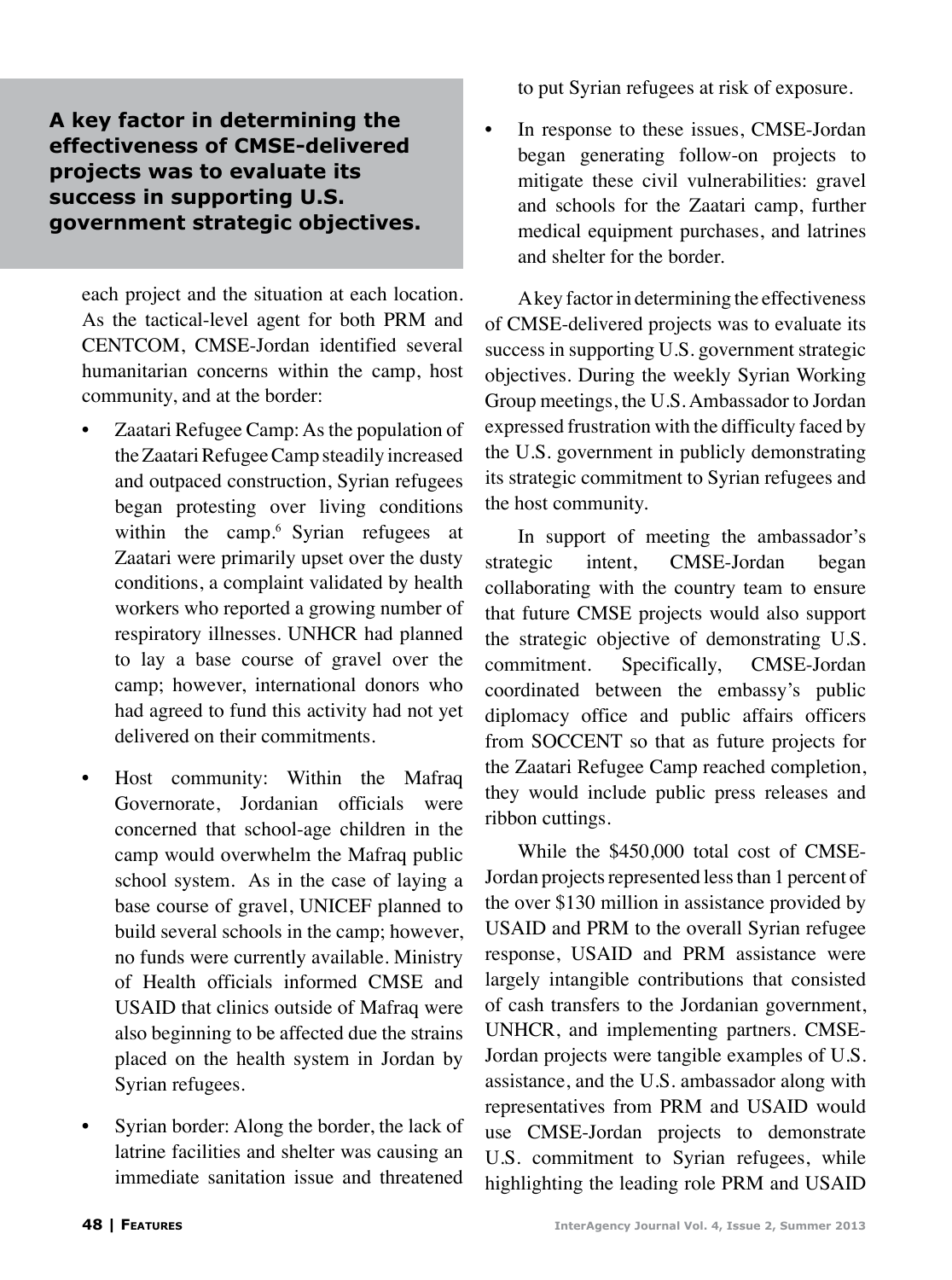played in funding the international response.

## *Transition*

CMSE-Jordan completed follow-on projects and readied to transition future projects to follow-on civil affairs units, other military units, Jordanian government organizations, UN organizations, international governmental organizations, NGOs, and other civilian agencies as appropriate.

Prior to completing the initial CMSE-Jordan deployment rotation in October 2012, CMSE-Jordan was established as a persistent CME presence in Jordan. Before re-deploying, the team ensured that projects and programs within the Zaatri Refugee Camp, the host community in Jordan, and along the border were either retained by the follow-on CMSE or transitioned to the Jordanian government, UN agencies, and other U.S. military units:

- Zaatari Refugee Camp: Utilizing the established interagency procurement process, CMSE-Jordan used OHDACA funds to deliver and spread approximately 30,000 square meters of crushed gravel to the Zaatari Refugee Camp, as well as construct four pre-fabricated school buildings. These deliveries provided PRM the space and time to assist UNHCR in fully mobilizing the international donor community, resulting in transitioning these initiatives to UNHCR and UNICEF. Also, in support of demonstrating U.S. commitment to Syrian refugees in Jordan, CMSE-Jordan transitioned the publicizing of these projects to the U.S. embassy public diplomacy and public affairs offices, which culminated in a publicized ribbon cutting on March 17, 2013, by the U.S. ambassador at the Zaatari Refugee Camp.<sup>7</sup>
- Jordanian host community: As CMSE-Jordan assisted officials in publicizing the issues faced by the Jordanian government in

delivering essential services to communities affected by Syrian refugees, the effort to support the Jordanian government in the Mafraq Governorate transitioned to the international relief community.<sup>8</sup> This process allowed CMSE-Jordan to transition projects and programs to support the Jordanian government's delivery of essential services in communities outside of Mafraq to subsequent CMSE teams deployed to Jordan. As the current CMSE-Jordan finishes the delivery of medical equipment to Mafraq clinics, the team is developing relationships in southern Jordan and assessing civil vulnerabilities in these impoverished and disenfranchised areas. CMSE-Jordan projects within the Jordanian host community specifically address the public perception that all international assistance ignores Jordanians and is, instead, solely directed towards Syrians.

**Before re-deploying, CMSE-Jordan ensured that projects and programs...were either retained by the follow-on CMSE or transitioned to the Jordanian government...**

Syrian border: In support of the establishment of an operational CENTCOM CMOC in Jordan, CMSE-Jordan transitioned a number of initiatives along the Syrian border to the newly established organization. Since the transition of projects and relationships at the border, the CENTCOM CMOC has used the established interagency procurement process to deliver OHDACA funded mobile latrines, as well as to provide tentage and lighting from excess property (authorized by Defense Logistics Agency for transfer to the Jordanian Armed Forces).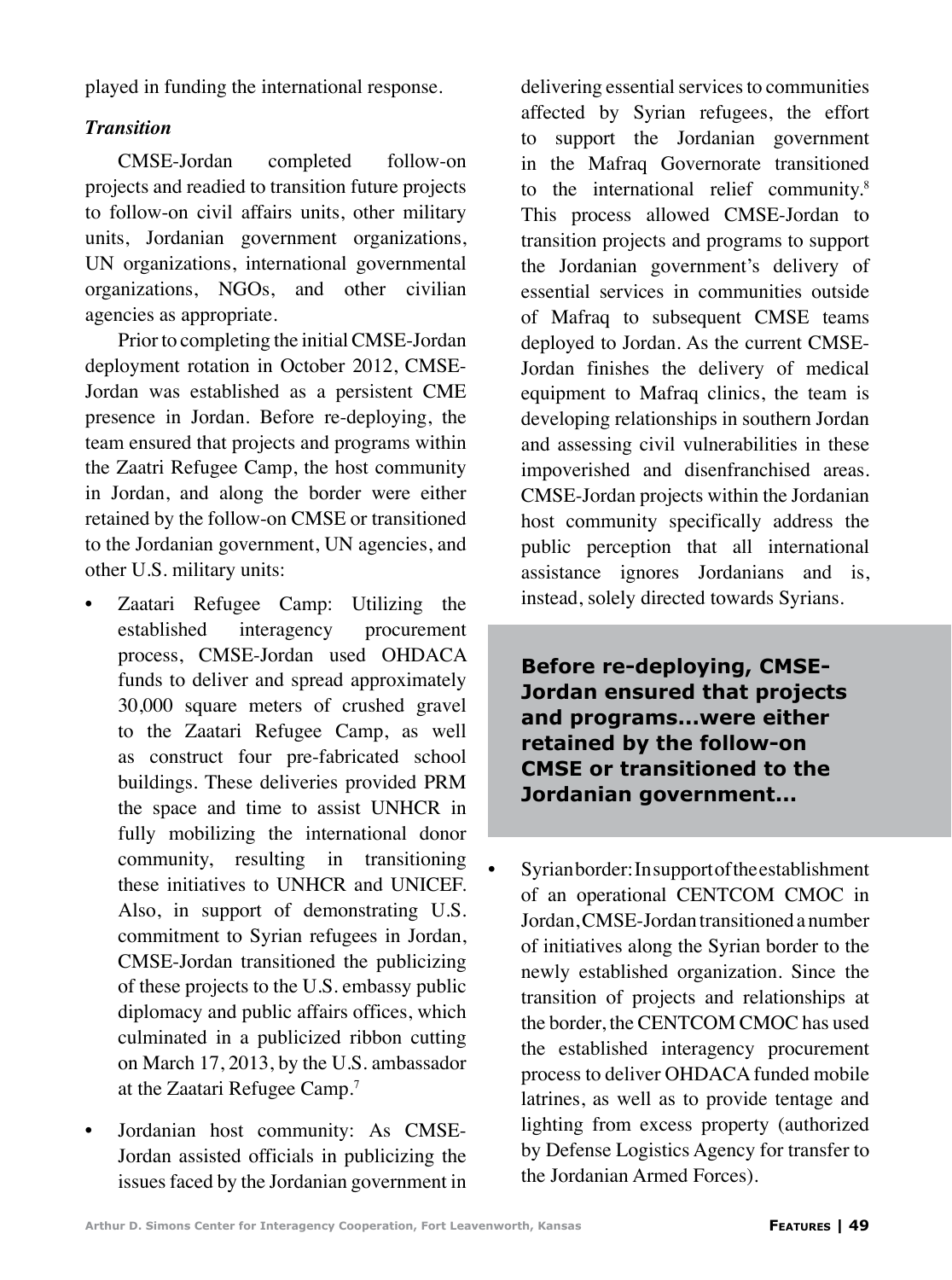## **Future of Civil-Military Engagement in Jordan**

Looking ahead, the SOCCENT CME effort in Jordan is postured to continue supporting interagency coordination, cooperation, and collaboration at the tactical level in areas of potential instability across Jordan. Through partnership with JORSOF CIMIC and other JORSOF units, CMSE-Jordan maintains the ability to conduct assessments along the border, in the Zaatari Refugee Camp, and in affected host communities throughout Jordan. CMSE-Jordan continues to contribute tactical-level situational awareness and a common operating picture to the interagency of the U.S. country team, which minimizes duplication of effort and ensures unified support to U.S. strategic objectives.

## **Regional Recommendations**

Partnerships between USAID, PRM, and the CME program have achieved measurable success in the U.S. government's civil-military unity of effort in the response to Syrian refugees in Jordan. Similar partnerships should be established across the region in areas affected by the conflict in Syria. CMSE Lebanon, as part of Special Operations Command Forward Lebanon, has already established a partnership with the USAID Lebanon Mission and would be an ideal partner for PRM. In other countries affected by Syrian refugees but without a CMSE, such as Turkey and Iraq, CME elements should be integrated into the U.S. country team, either through the deployment of liaison officers for information exchange and joint planning or via episodic engagement from the theater special operations commands. CMSE-Jordan could advise and provide a link between the PRM RefCoord and CME in the region to coordinate and facilitate unity of effort among all U.S. partners.

## **Institutionalizing Relationships**

As relations in Jordan between the CMSE and members of the U.S. country team evolved from informal to a more formalized relationship, as exemplified by the procurement process, CMSE-Jordan supported the transition of programs and projects by institutionalizing what would have otherwise been dependent on personal relationships. If members of the interagency agree that the CME effort in Jordan has been successful, relationships such as that between the CMSE and PRM should be formalized and institutionalized. Using the relationship between CME and PRM as an example, lessons learned in Jordan could serve as a starting point for discussing this relationship. For example, in areas with existing or potential refugee situations (Balkans, Africa, South Asia), CMSE-Jordan can provide a model for future interagency coordination. Furthermore, expanding the institutionalization of the relationships between U.S. civil affairs and the interagency writ-large would better facilitate joint planning and training and ensure a transition from personality-driven to institution-based coordination. This would better posture the interagency to achieve civil-military unity of effort in conflict prevention, humanitarian assistance, and disaster response operations.

## **Conclusion**

As demonstrated by the CMSE-Jordan, the CME program enables the interagency to anchor the civil-military domain within the National Security Strategy through the deployment of small-footprint CMSEs and similar units. CME provides the interagency with a means to ensure